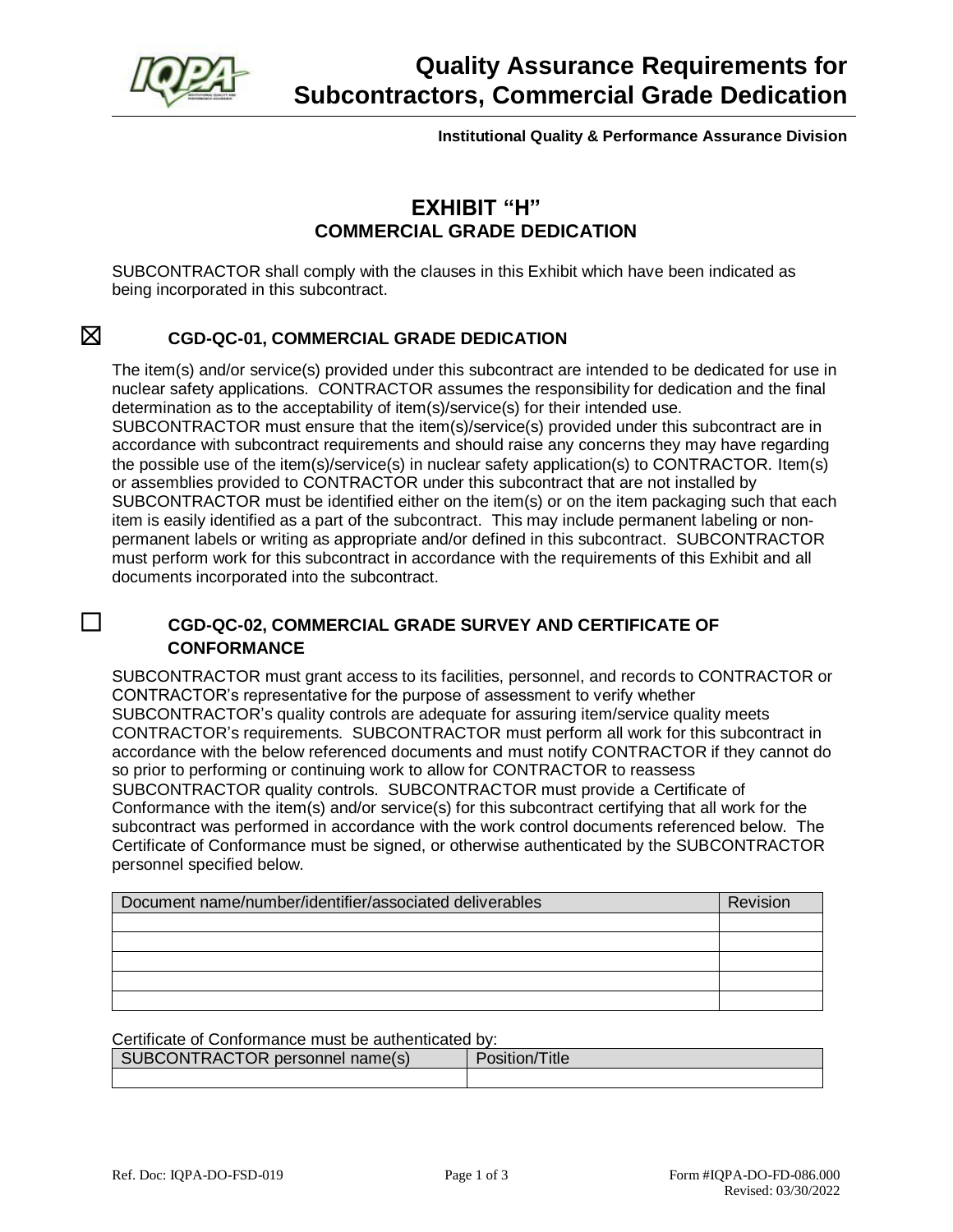

## **Quality Assurance Requirements for Subcontractors, Commercial Grade Dedication**

**Institutional Quality & Performance Assurance Division**

### ☐ **CGD-QC-03, COMMERCIAL SOURCE INSPECTION**

SUBCONTRACTOR must grant access to its facilities, personnel, and records to CONTRACTOR or CONTRACTOR's representative for the purpose of witnessing, verifying, inspecting, activities or items as described in the below listed mandatory hold points. Work may not proceed beyond these hold points until authorized by CONTRACTOR. SUBCONTRACTOR must notify CONTRACTOR a minimum of seven (7) calendar days in advance of reaching the hold point.

Activity/Inspection to be witnessed/performed